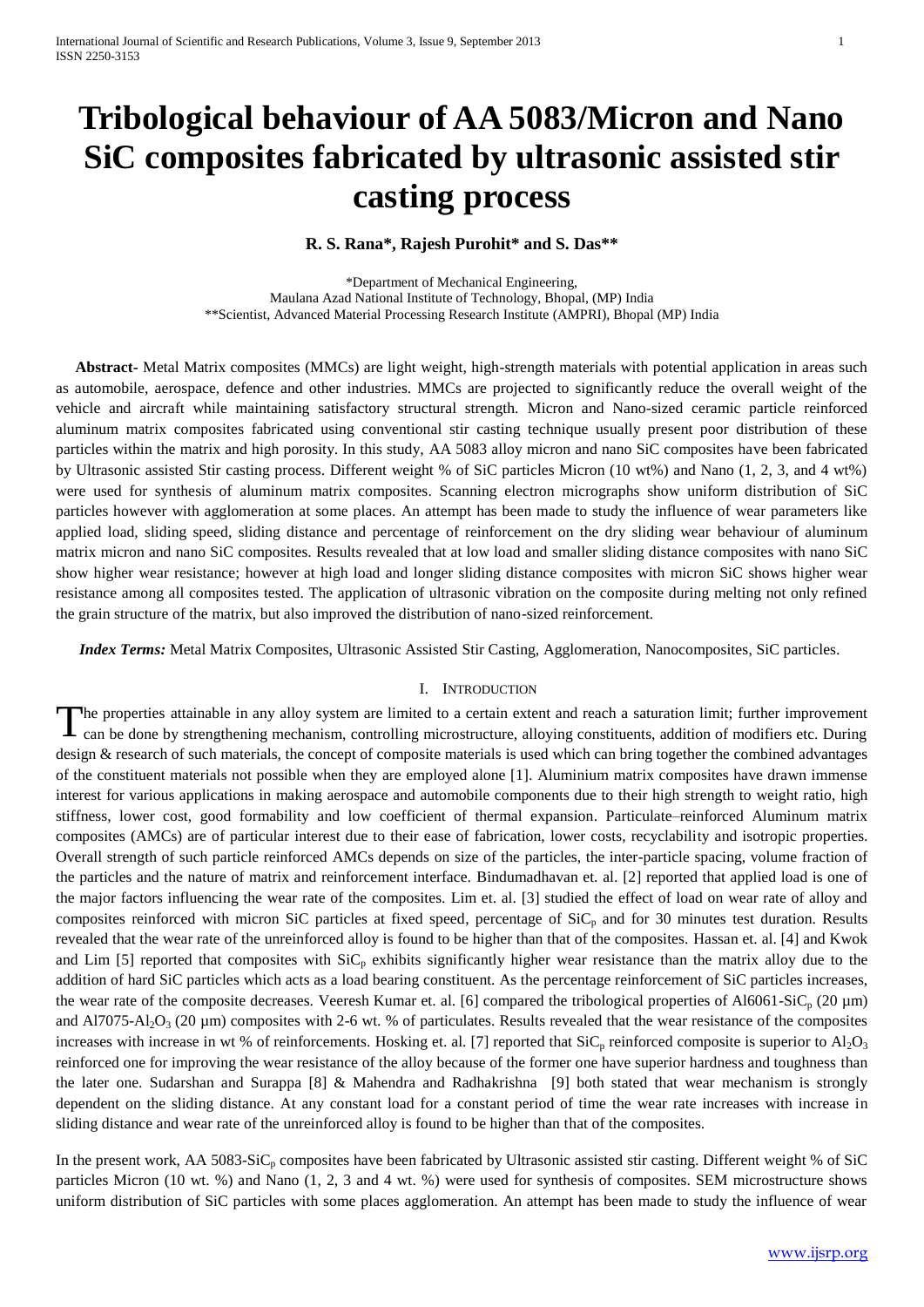parameters like applied load, sliding speed, sliding distance and percentage of reinforcement on the dry sliding wear of micron and nano SiC metal matrix composites (MMCs).

# **II. EXPERIMENTAL**

**Selection of Material:** Aluminum alloy 5083 has been selected as matrix alloy for synthesis of AMCs. The chemical compositions are shown in Table 1.

| Element | Zn   | Fe    | Ti   | Cu     | Si   | Pb    | Mn    | Mg   | Cr    | Al      |
|---------|------|-------|------|--------|------|-------|-------|------|-------|---------|
| Percent | 0.03 | 0.173 | 0.04 | 0.0181 | 0.16 | 0.014 | 0.526 | 5.13 | 0.097 | Balance |

Table 1 Composition of AA 5083 Al alloy

**Selection of Reinforcement Particles:** Micron and Nano size Silicon Carbide particulates have been used as reinforcement material. SiC micron size particles with average particles size of 35  $\mu$ m SiC<sub>p</sub> (99% Pure) and SiC Nano particles of average particle size 40 nm ( $SiC_p-b$ , 99+% pure) were used.

**Fabrication of Aluminum matrix-SiC<sup>p</sup> Composites:** 1400 gram Aluminum 5083 alloy has been melted in graphite crucible in electrical resistance furnaces at a temperature 760°C which is above the melting point of the alloy. When the alloy reaches to a semi-pasty stage, the surface was covered with flux (Coveral-11). About 5 grams of the flux was added to the molten alloy. After complete melting, the dross is removed from the surface using a graphite-coated skimmer. The dissolved gases were removed by passing dry nitrogen grade I gas into the melt for 5 minutes. Dross is also removed by nitrogen gas bubbling, most probably by mechanical action i.e., inert gas carrying the oxides to the surfaces of the melt. After degassing, the surface was again cleaned and the temperature of the melt increased to  $780^{\circ}$ C. It is worth mentioning that during degassing, the temperature of the melt is brought down to 680<sup>o</sup>C. This takes care of minimum gas absorption during bubbling. Stirring the alloy melt with the help of a mechanical stirrer and add the pre-heated micron SiC particles with different wt. % in the melt. After stirring for about 10 minutes, ultrasonic treatment was given to the melt for about 5 minutes with ultrasonic probe to prevent agglomeration of fine SiC particles. Composites have been prepared with 10 wt. % of micron  $\text{SiC}_p$  particles and also with 1, 2, 3 and 4 wt% of Nano  $\text{SiC}_p$ particles through ultrasonic assisted stir casting. Figure 1 shows the Ultrasonic assisted stir casting setup for the casting of composites. After successful addition of particles, the composite melt was solidified into a mild steel die in the form of cylindrical samples (20 mm diameter and 200 mm length). Figure 2 shows the photograph of die used for casting of samples. Standard size cylindrical pins were machined for wear test from the cast cylindrical samples.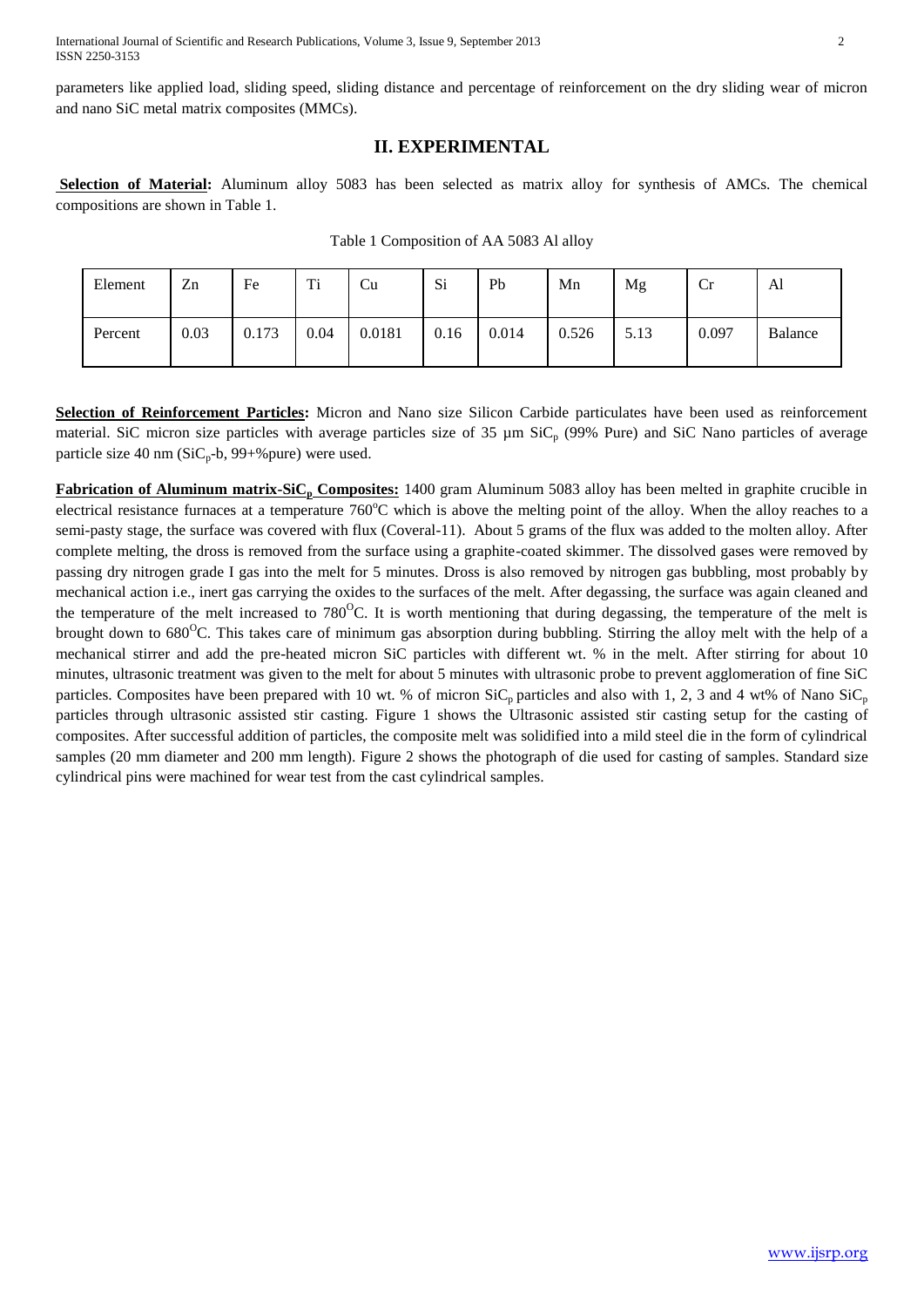

Fig. 1 Ultrasonic assisted stir casting setup



Fig.2- Die for casting of samples for wear test

# **III. RESULTS AND DISCUSSIONS**

**Effect of Sliding distance on Wear Rate:** Wear mechanism is strongly dependent on the sliding distance. The Fig. 3 shows that at constant load (10 N) and for constant period of time (30 minutes) the wear rate increases with increase in sliding distance and wear rate of the unreinforced alloy is found to be higher than that of the composites. This is clearly shows from figure 3 that SiC particles improve the load bearing properties of AA 5083 alloy during sliding. As the sliding distance increases from 754 m to 1885 m the wear rate of the composite increases, which gives a direct relation between sliding distance and wear rate.

Similar trend was observed in the study of dry sliding wear behaviour of particles reinforced with Al alloys [9, 10]. Composite with nano SiC (both 3 and 4%) shows higher wear resistance than 10 % micron SiC up to the sliding distance of 1131 m. At a sliding distance above 1131 m, the wear rate of composites with nano SiC starts to increase marginally than the composites with micron SiC particles and composites with micron SiC particles exhibits low wear rate than composites with nano SiC particles at higher sliding distance and higher speed. This may be due to the breakage of particles at high sliding distance. In addition thermal softening of matrix material may take place, which further lowers the bonding effect of the nano SiC particles with that of matrix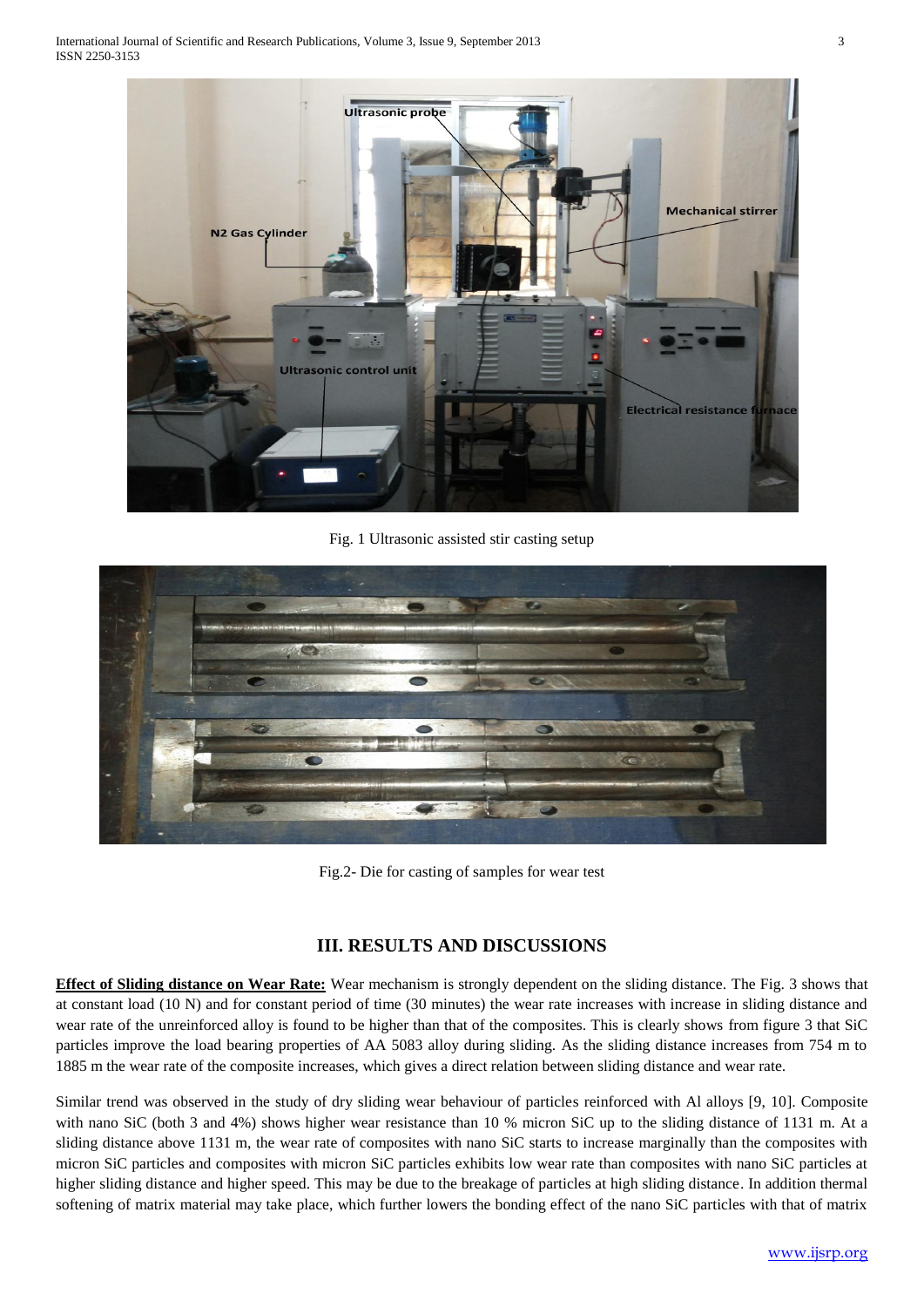material. Due to its lower bonding strength, nano SiC particles can easily pull out from the matrix under dry sliding conditions. Similar trend was observed in the study of dry sliding wear behaviour of Al 2219/SiC, Al5083/B4C and A356/25SiCp metal matrix composites [11, 12, 13].



Fig. 3 Wear rate at Load 10 N and test duration 30 minutes

**Effect of Applied load on Wear Rate:** Applied load is also one of the major factors influencing the wear rate of the composites. The wear rate of the unreinforced alloy is found to be higher than that of the composites. This is primarily due to the fact that the hard dispersoids, present on the surface of the composites, act as protrusions, which protect the matrix from severe contact with the counter surfaces and thus resulting in less wear in composites as compared to that in the case of alloy for all loads. Figure 4 shows that at constant sliding distance (754 m), the wear rate of the composites increases with increase in load.



Fig.4 Wear rate at Sliding distance 754 m and test duration 30 minutes

At load 10N and 20N wear rate of Composites with 4 % nano SiC is minimum. Composites with 10 % micron SiC and composites with 3 % nano SiC have shown almost same wear rate at 10N and 20N. When there is an increase in load from 20N to 30N, the composites with 10 % micron SiC shows lower wear rate then all the nano SiC composites. From the Fig. 5, it is shown that the composites with 10 % micron SiC particles exhibits better wear resistance than all the composites with nano SiC particles at higher load, higher sliding distance and higher speed. This may be due to the fact that nano particles tend to get ploughed away from the surface of the matrix easily, thus increasing the wear. In composites with micron particles, the particles get fragmented into small pieces and continue to restrict the particle removal, thereby decreasing the wear.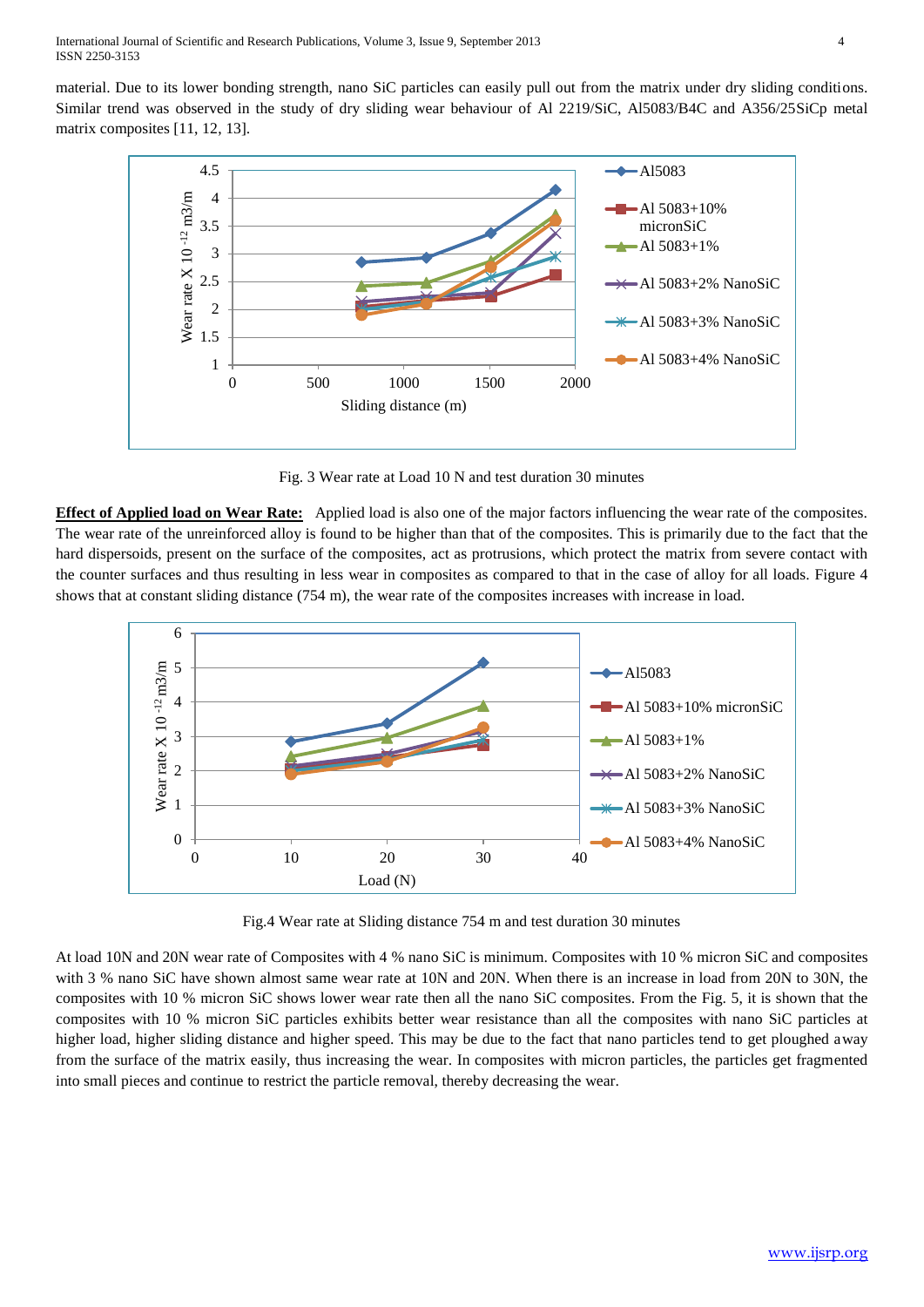International Journal of Scientific and Research Publications, Volume 3, Issue 9, September 2013 5 ISSN 2250-3153



Fig.5 Wear rate at Sliding velocity 1885 m and test duration 30 minutes

The effective wear from the specimen surface is due to the combined effect of a number of factors. The increase in the applied load leads to increase in the penetration of hard asperities of the counter surface to the softer pin surface, increase in micro cracking tendency of the subsurface and also increase in the deformation and fracture of asperities of the softer surface. Beyond the critical load for each composite, the wear rate starts increasing abruptly with the applied load. The load at which wear rate increases suddenly to a very high value is termed as the transition load [14].

**Effect of Reinforcement on Wear Rate:** It was observed from figure 6 that the composites reinforced with micron and nano SiC exhibits significantly higher wear resistance than the matrix alloy due to the addition of hard SiC particles which acts as a load bearing constituent. As the percentage reinforcement of Nano SiC particles increases, the wear rate of the composite decreases. Increase in the addition of SiC particles restricts the deformation of the matrix material with respect to load, hence the wear rate for composites with higher percentage of SiC is low.

The particle size is also one of the factor which influences wear. At low speed and low load the wear resistance of composites with nano SiC particle is higher than the composites with micron SiC particles due to higher hardness of Nano SiC composites. But at higher load and high speed composites with micron SiC shows better wear resistance than composites with nano SiC particles. This may be due to the fact that the probability for the Nano SiC particles pulling out from the matrix is higher as the interfacial strength between the particle-matrix becomes weak due to smaller contact area. In composites with Micron SiC particles the interfacial strength is high due to large surface bonding which avoids particle pull out and the matrix holds the particle strongly until the particles break down into small particles.

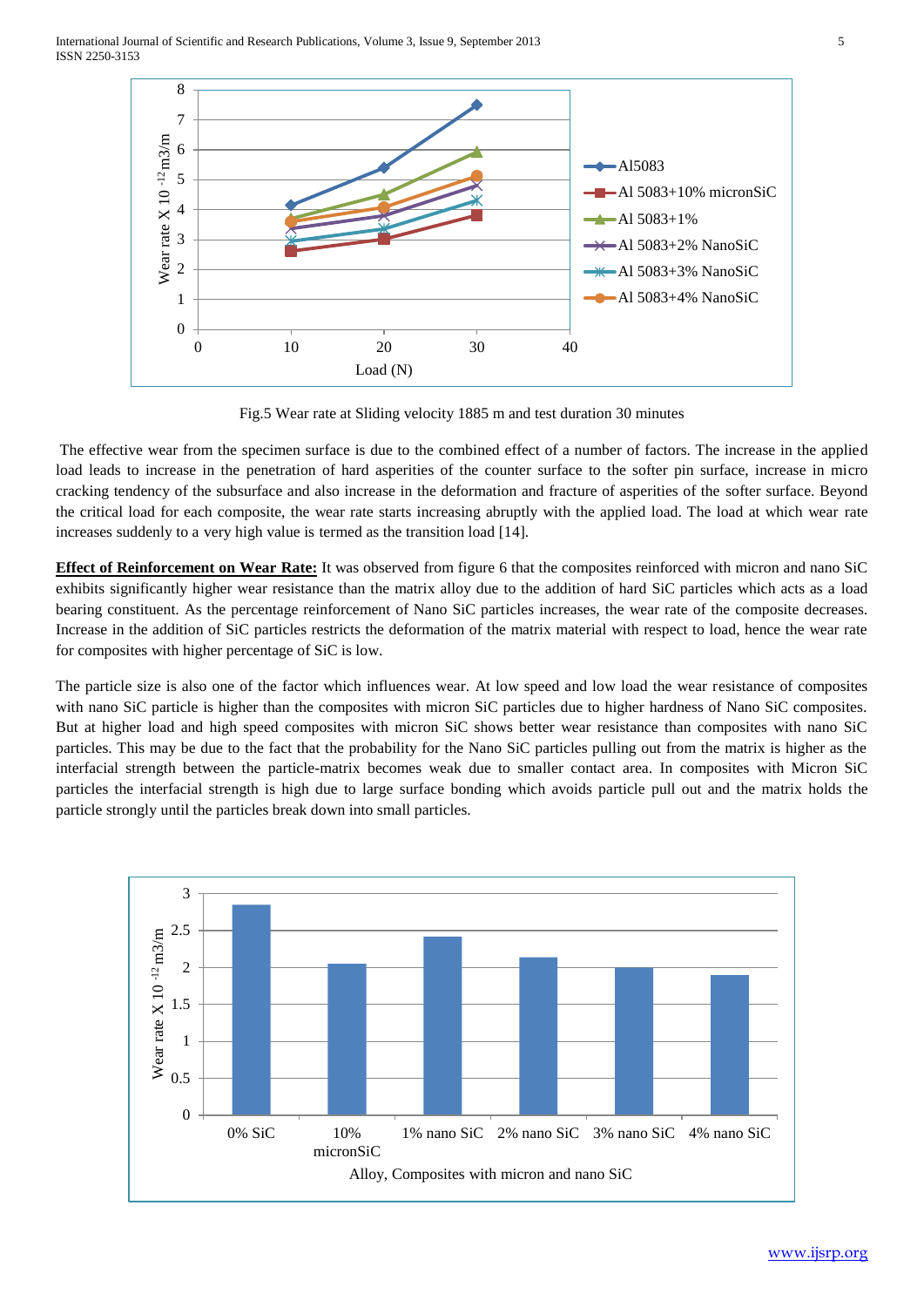Fig.6Variation of wear rate of alloy and composites at a Load 10N and sliding distance 754 m and test duration of 30 minutes

### **IV. CONCLUSIONS**

(1) Aluminium matrix micron 10 wt. % and nano (1, 2, 3 and 4 wt. %)  $\text{SiC}_p$  composites have been successfully fabricated by ultrasonic assisted stir casting process.

(2) Wear rate of Al-SiC<sub>p</sub> composites increases with increase in sliding distance. This indicates that fracturing tendency of the surface is more predominant than strain hardening of the surface during sliding wear tests.

(3) Wear rate of the unreinforced alloy is found to be higher than that of the composites. As the sliding distance increases from 754 m to 1885 m the wear rate of the composite also increases with sliding distance which gives a direct relation between sliding distance and wear rate.

(4) The wear rate of Al-SiC<sup>p</sup> composites with micron particles exhibits better wear resistance than composites with nano particles at higher load (30 N) and higher sliding distance (1885 m).

(5) The particle size is also one of the factor which influences wear. At low speed and low load the wear résistance of composites with nano SiC particle is higher than the composites with micron SiC particles due to higher hardness of Nano SiC composites.

#### **REFERENCES**

1. Rupa Dasgupta, Humaira Meenai, "SiC particulate dispersed composites of an Al–Zn–Mg–Cu alloy: Property comparison with parent alloy", Materials Characterization, 54, 2005, 438-445.

2 P. N. Bindumadhavan, T. K. Chia, M. Chandrasekaran, H. K. Wah, L. N. Lam, O. Prabhakar, "Effect of particle porosity clusters on Tribological behaviour of Al-SiCp Composites", Material Science Engineering, A 315, 2001, 217–226.

3. S. C. Lim, M. Gupta, L. Ren, J. K. M. Kwok, "The tribological properties of Al–Cu/SiCp metal–matrix composites fabricated using the Rheo-casting technique", Journal of Material Processing Technology, 89/90, 1999, 591–596.

4. A. M. Hassan, A. Alrashdan, M. T. Hayajneh and A. T. Mayyas, "Wear Behaviour of Al-Mg-Cu-Based Compo- sites Containing SiCp Particles", Tribology International, 42, No. 8, 2009, 1230-1238.

5. J. K. M. Kwok and S. C. Lim, "High-Speed Tribological Properties of Some Al/SiCp Composites I: Frictional and Wear-Rate Characteristics", Composites Science and Technology, 59, No. 1, 1999, 55-63.

6. G. B. Veeresh Kumar, C. S. P. Rao, N. Selvaraj M. S. Bhagyashekar, "Studies on Al6061-SiCp and Al7075-Al2O3 Metal Matrix Composites", Journal of Minerals & Materials Characterization & Engineering, 9, No.1, 2010, 43-55.

7. F. M. Hosking, F. Folgar Portillo, R. Wunderlin and R. Merhabian, "Composites of Aluminium Alloys: Fabrication and Wear behaviour", Journal Material Science, 17, 1982, 477-498.

8. Sudarshan and M. K. Surappa, "Dry sliding wear of fly ash particle reinforced A356 Al composites", Wear 265, 2008, 349-360.

9 K. V. Mahendra and K. Radhakrishna, "Fabrication of Al–4.5% Cu alloy with fly ash metal matrix composites and its characterization", Materials Science, Poland, 25, No. 1, 2007.

10. Sudarshan and M.K. Surappa, "Synthesis of fly ash particle reinforced A356 Al composites and their characterization", Materials Science and Engineering A 480, 2008, 117-124.

11 S. Basvarajappa, G. Chandramohan, R. Subramanian and A. Chandrasekar, "Dry sliding wear behaviour of Al 2219/SiC metal matrix composites", Materials Science-Poland.24. No. 2/1, 2006

12 N. Natarajan, S. Vijayarangan and I. Rajendran, "Wear behaviour of A356/25SiCp aluminium matrix composites sliding against automobile friction material", Wear 261, 2006, 812- 822.

13 Feng Tang , Xiaoling Wu , Shirong Ge, Jichun Ye , Hua Zhuc, Masuo Hagiwara d, Julie M. Schoenung, "Dry sliding friction and wear properties of B4C particulate-reinforced Al-5083 matrix composites", Wear 264, 2008, 555–561

14 M.O. Shabani, A. Mazahery, Synth. "Study on microstructure and abrasive wear behavior of sintered Al matrix composites", Met. 161 2011, 1226–1231.